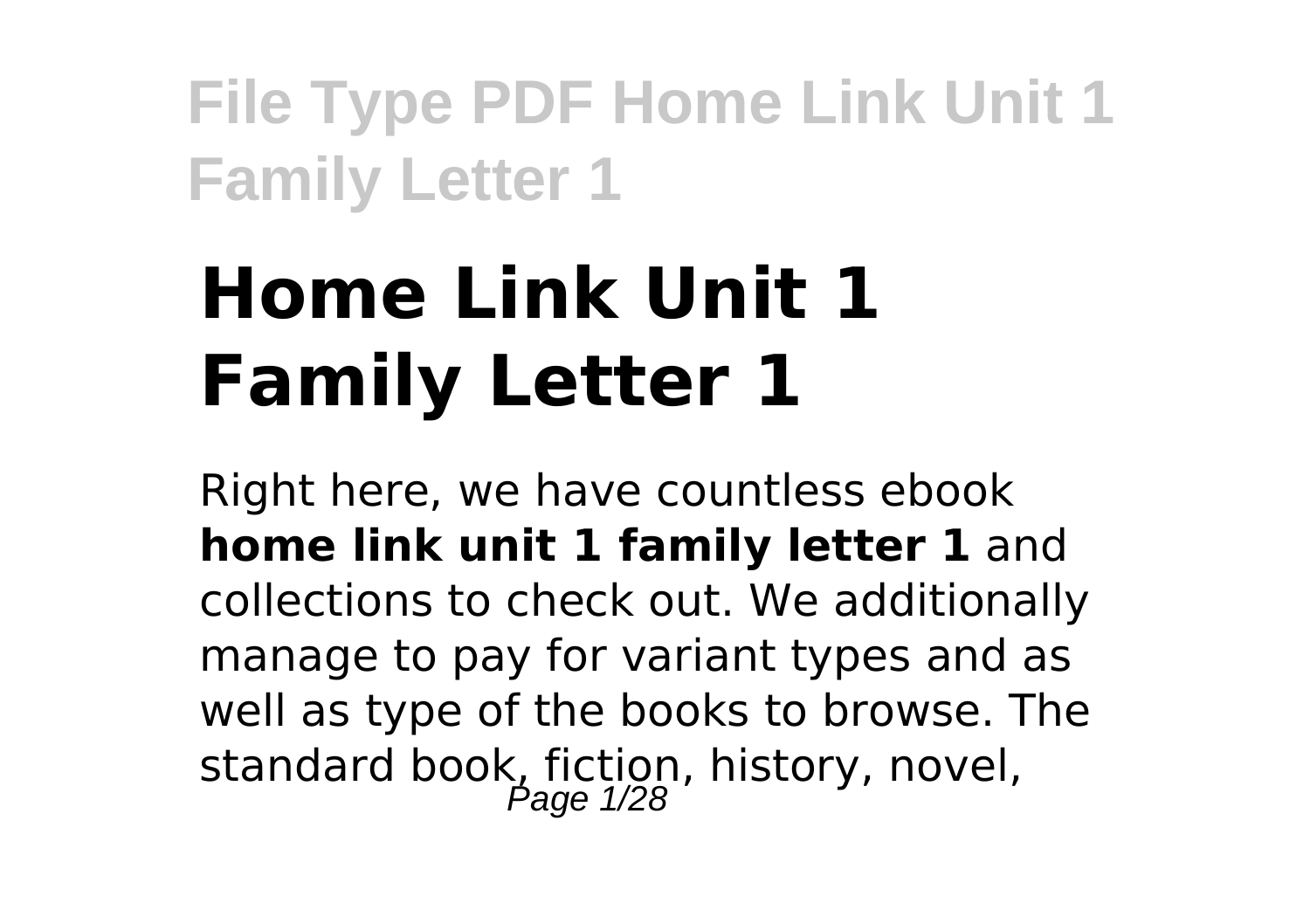scientific research, as well as various new sorts of books are readily friendly here.

As this home link unit 1 family letter 1, it ends taking place swine one of the favored ebook home link unit 1 family letter 1 collections that we have. This is why you remain in the best website to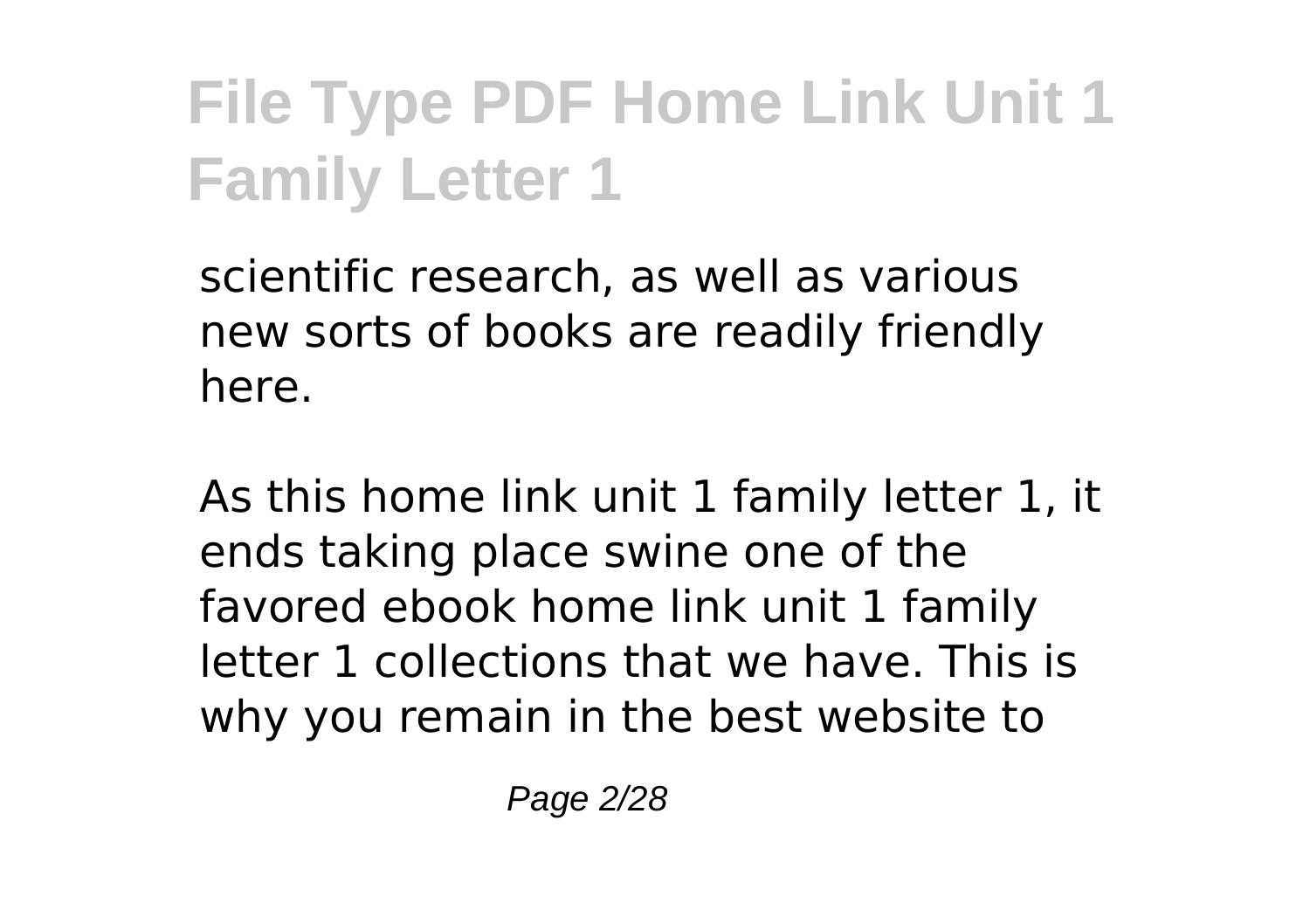see the unbelievable books to have.

Beside each of these free eBook titles, you can quickly see the rating of the book along with the number of ratings. This makes it really easy to find the most popular free eBooks.

#### **Home Link Unit 1 Family**

Page 3/28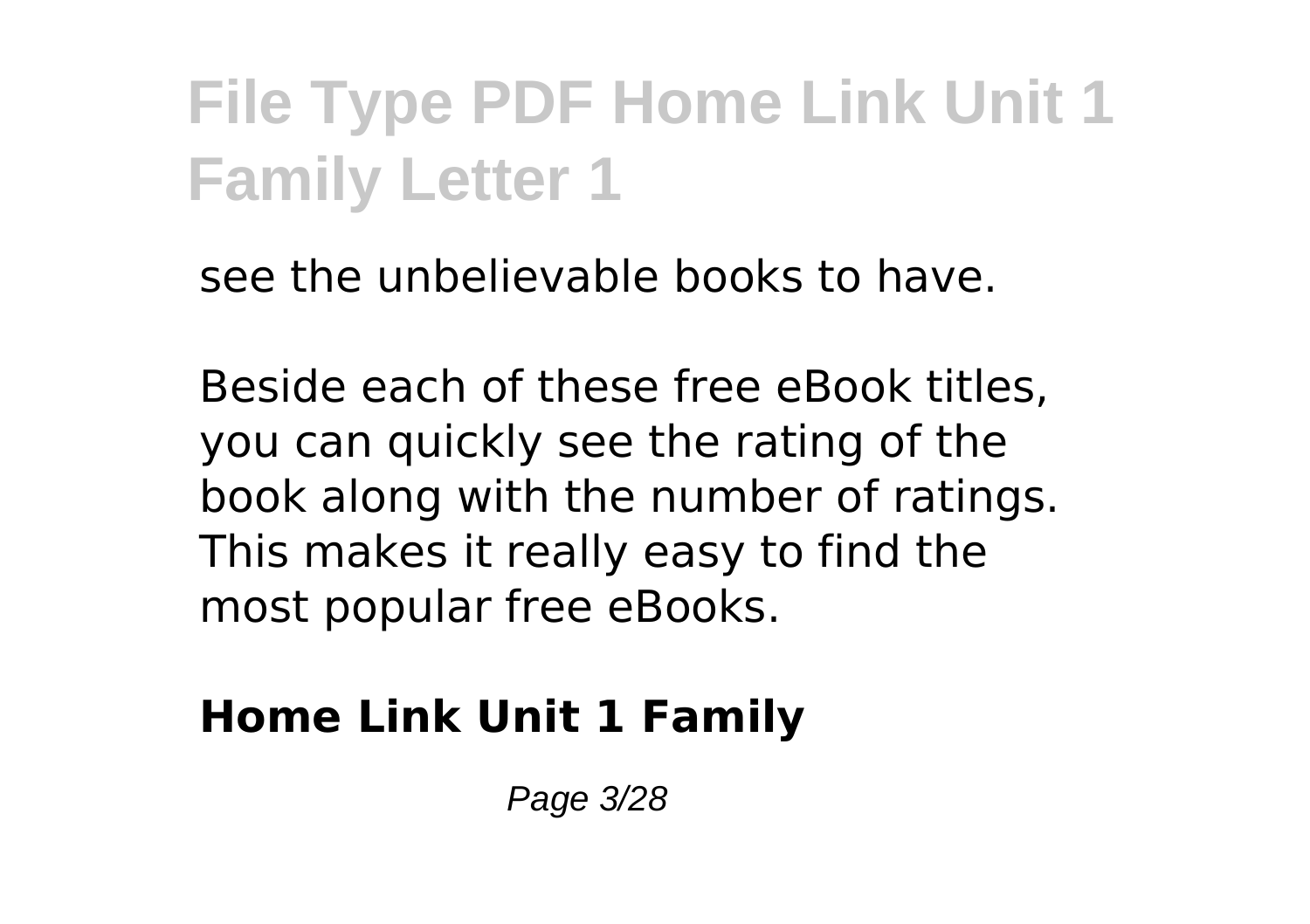Home Link 1 5 1. 2. 0 3. 5 4. 5 5. 3 6. 3 Home Link 1 1.6 1. 2. 3. Answers vary. Home Link 17 Sample answers: 1. sure to happen 2. sure not to happen 3. may happen, but not sure 4. may happen, but not sure 5. 7 6. 3 7. 4 8. 7 Home Link 1 8 1. 2.154; 23 3. 148; 29 4. 22 5. Sample answer: I counted 2 tens from 180 and then 2 ones. 6. 6 7. 7 8. 13 ...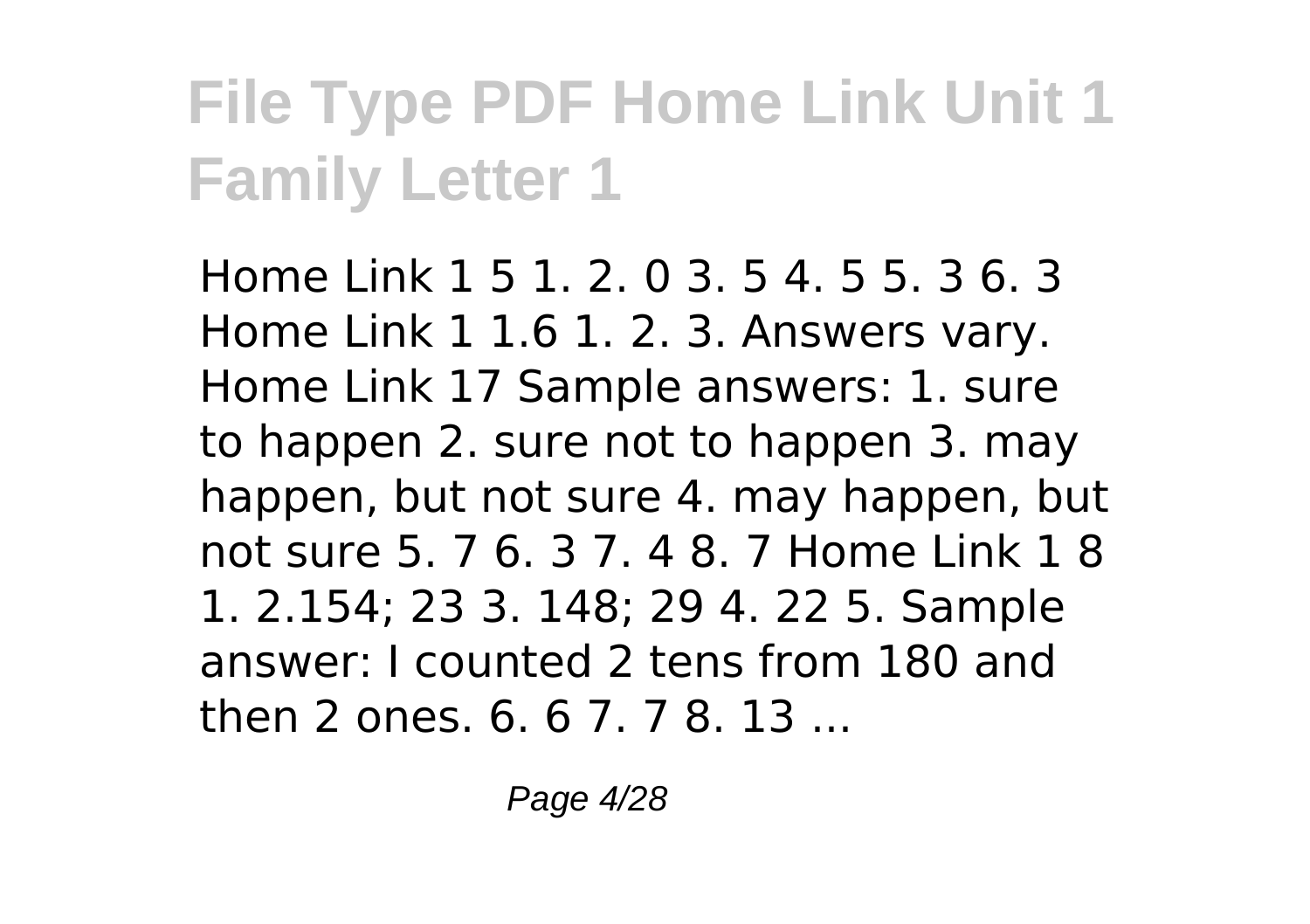### **HOME LINK Unit 1: Family Letter 1 - Everyday Math**

Unit 1: Family Letter cont. HOME LINK 1 1 EM3MM\_G1\_002-019\_U01.indd 3 12/22/10 7:18 AM. Author: tsigraphics Created Date: 1/29/2013 9:49:49 AM ...

### **HOME LINK Unit 1: Family Letter 1 -**

Page 5/28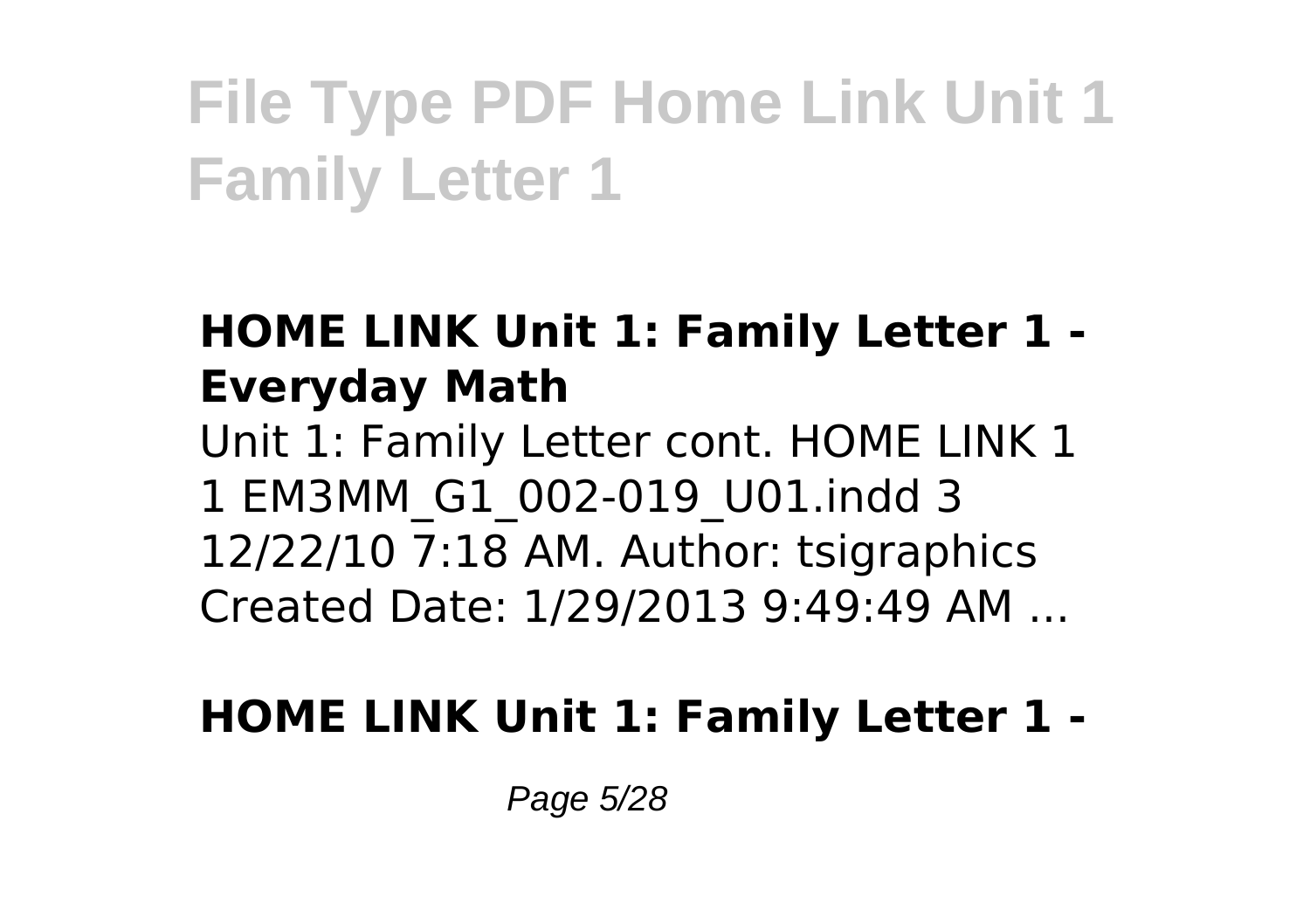### **Amazon S3**

HOME LINK1 Unit 1: Family Letter!1 2 Introduction to Third Grade Everyday Mathematics® ...

### **HOME LINK Unit 1: Family Letter 1 - Amazon S3**

Throughout the year, you will receive Family Letters to keep you informed of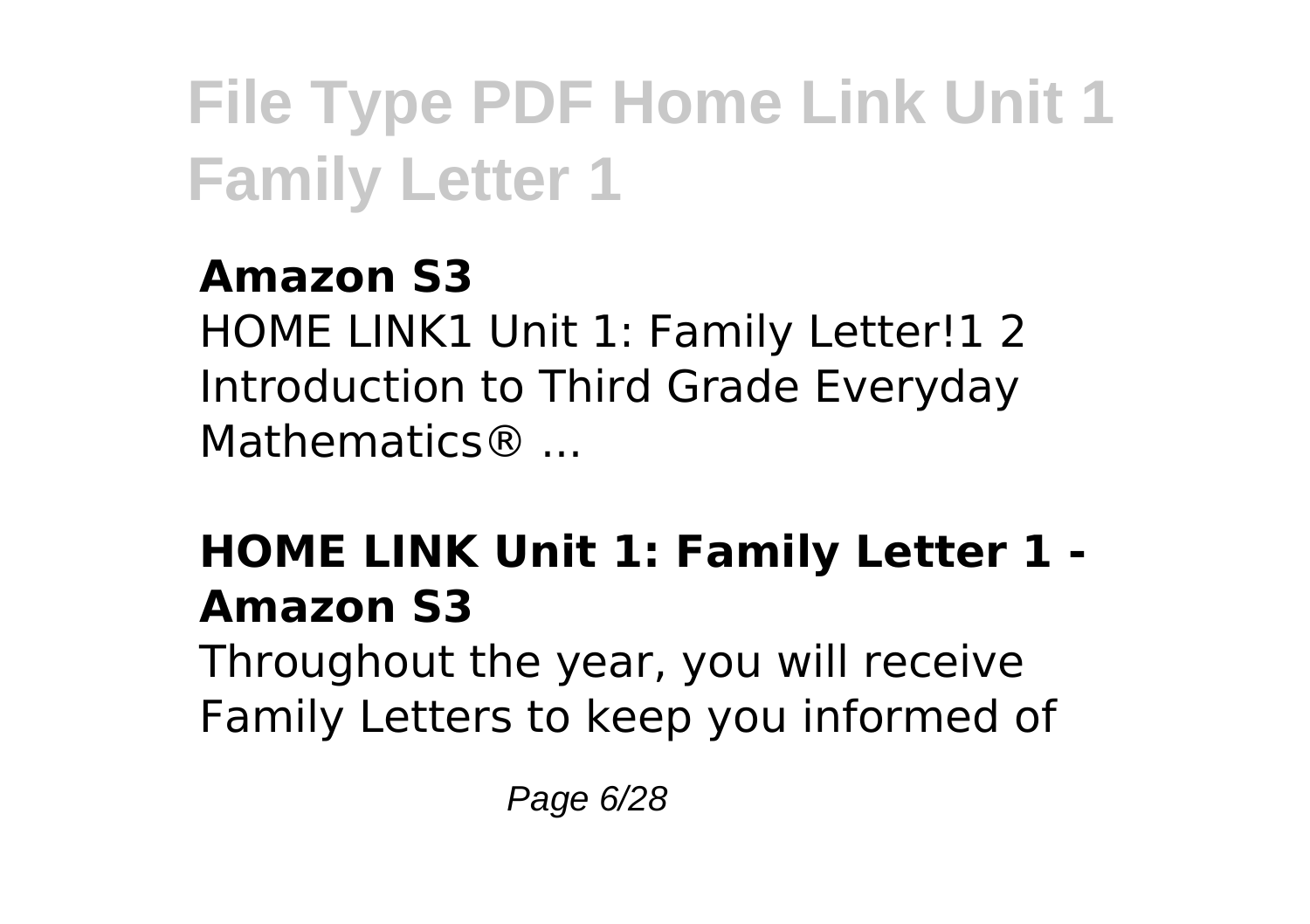the mathematical content that your child will be studying in each unit. Each letter includes a vocabulary list, suggested Do-Anytime Activities for you and your child, and an answer guide to selected Home Link (homework) activities.

### **HOME LINK Unit 1: Family Letter 1 - Weebly**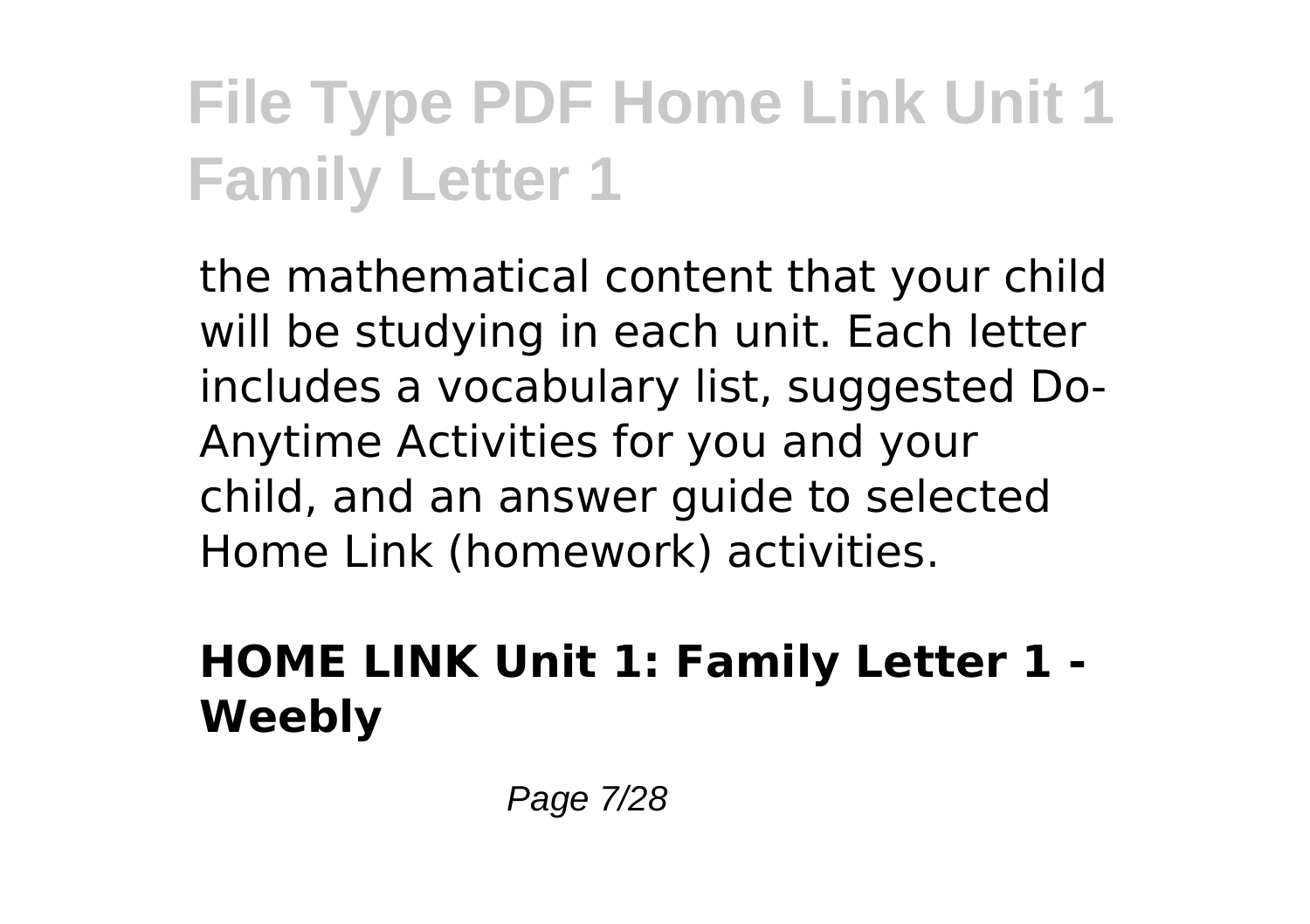Unit 1: Family Lettercont. HOME LINK 1 1 EM2007MM\_G1\_U01.qxd 12/6/05 2:56 PM Page 3 impos06 207:wg00004:wg00004\_g1u01:layouts: Name Date Unit 1: Family Letter Unit 1: Establishing Routines One purpose of this first unit is to help children become comfortable with a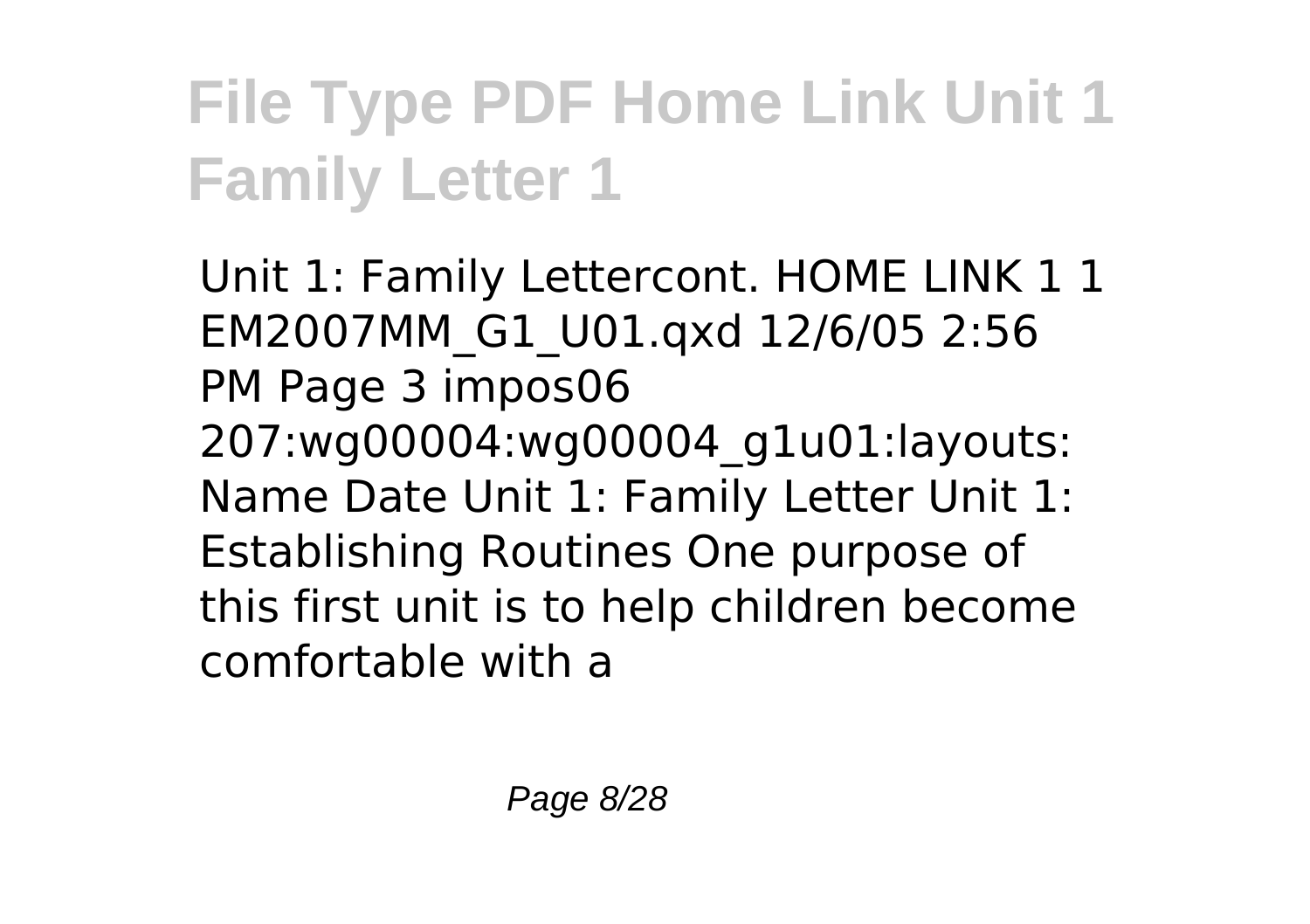### **HOME LINK Unit 1: Family Letter 1 - Everyday Math**

Home Link 1-1 Unit 1: Family Letter NAME DATE. Introduction to Second Grade Everyday Mathematics. Welcome to Second Grade Everyday Mathematics, which is part of an elementary school mathematics curriculum developed by the University of Chicago School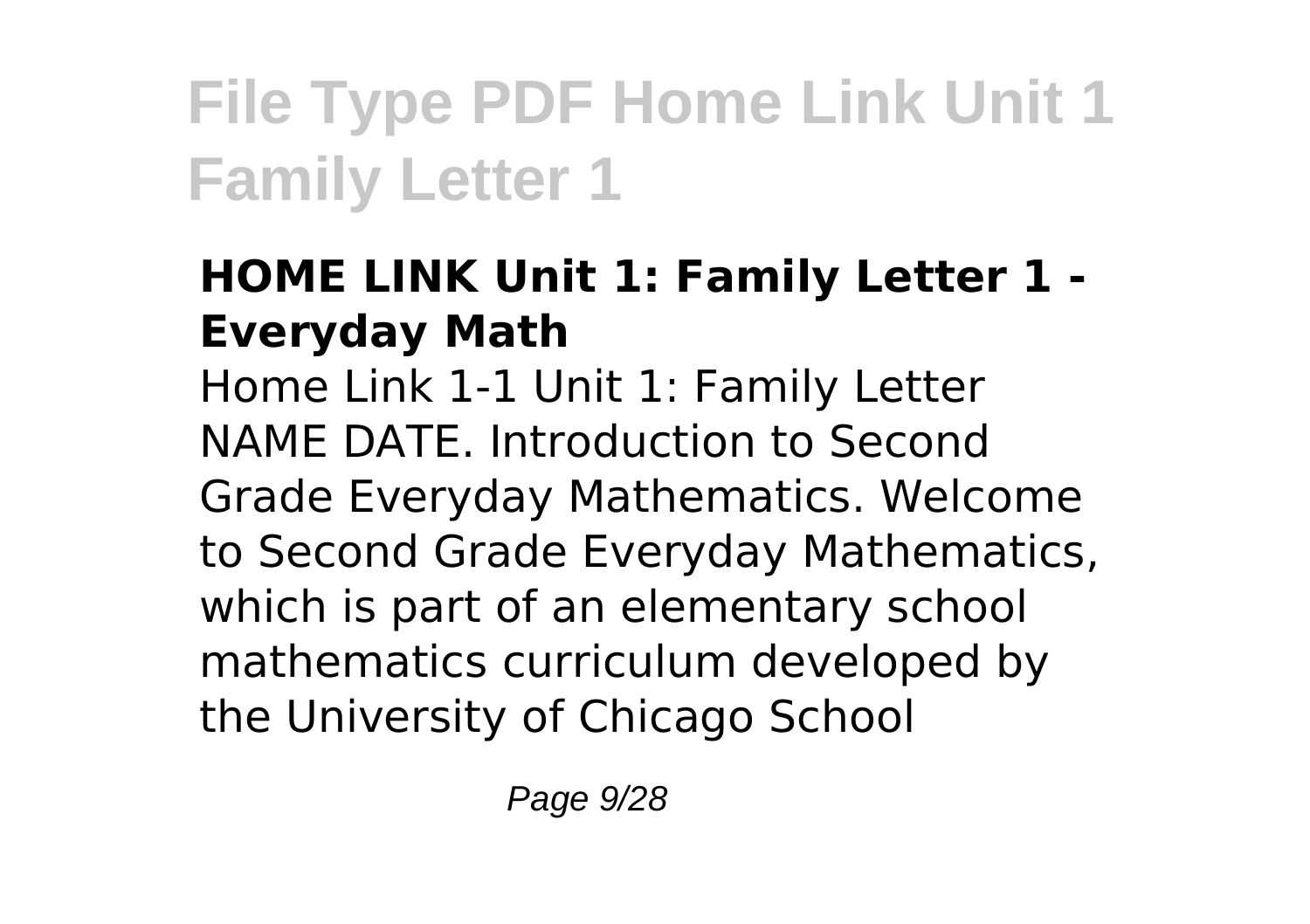Mathematics Project (UCSMP). Here we describe several features of the program to familiarize you with the structure of Everyday Mathematics and the expectations we have for children.

#### **Home Link 1-1 Unit 1: Family Letter NAME DATE**

Unit 2: Family Letter cont. HOME LINK 1

Page 10/28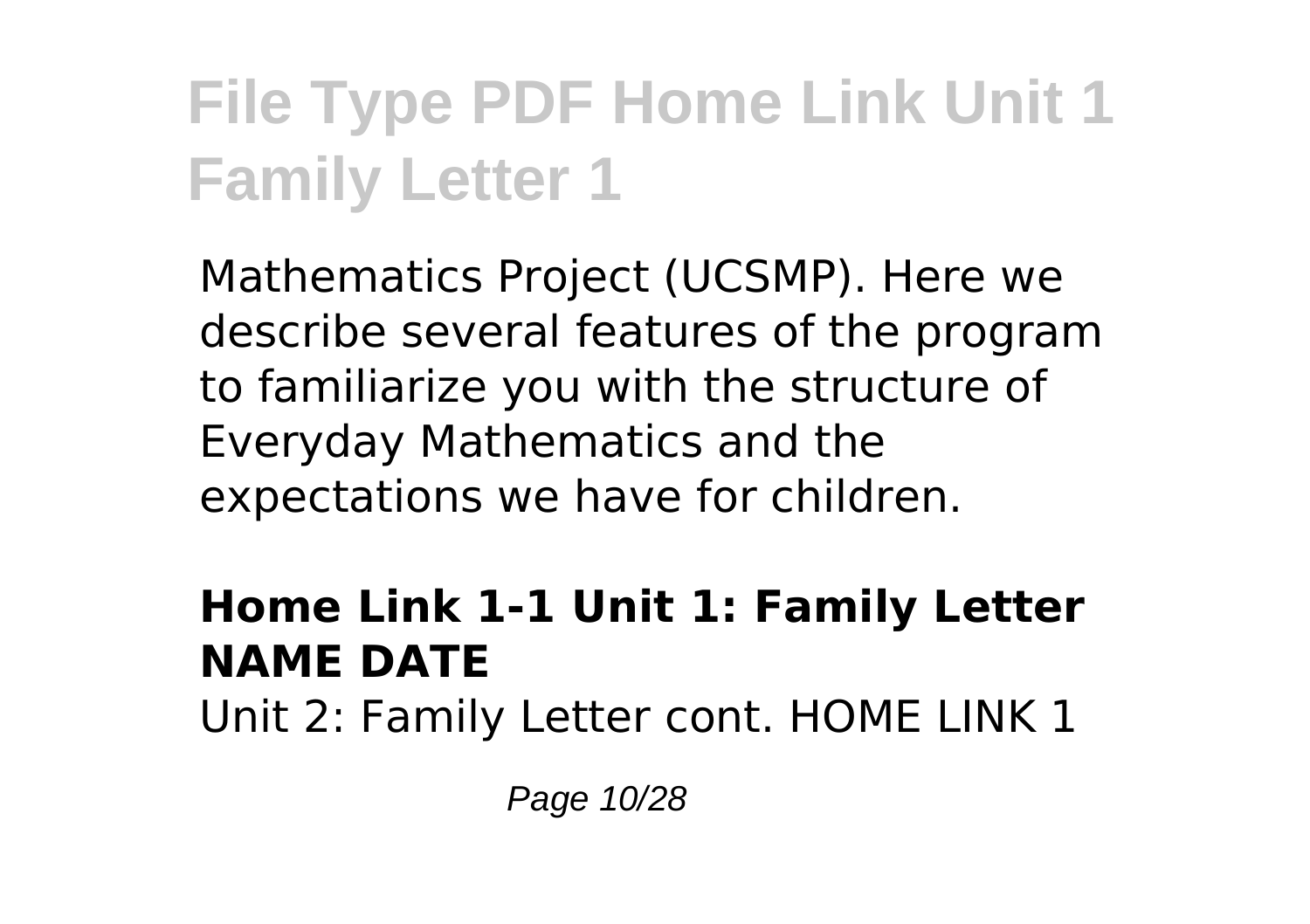13 EM3MM\_G2\_U01\_001-024.indd 23 1/5/11 2:32 PM. Unaffected Converted 24 As You Help Your Child with Homework As your child brings home assignments, you may want to go over the instructions together, clarifying them as necessary. The answers listed below will quide you through this unit's Home Links.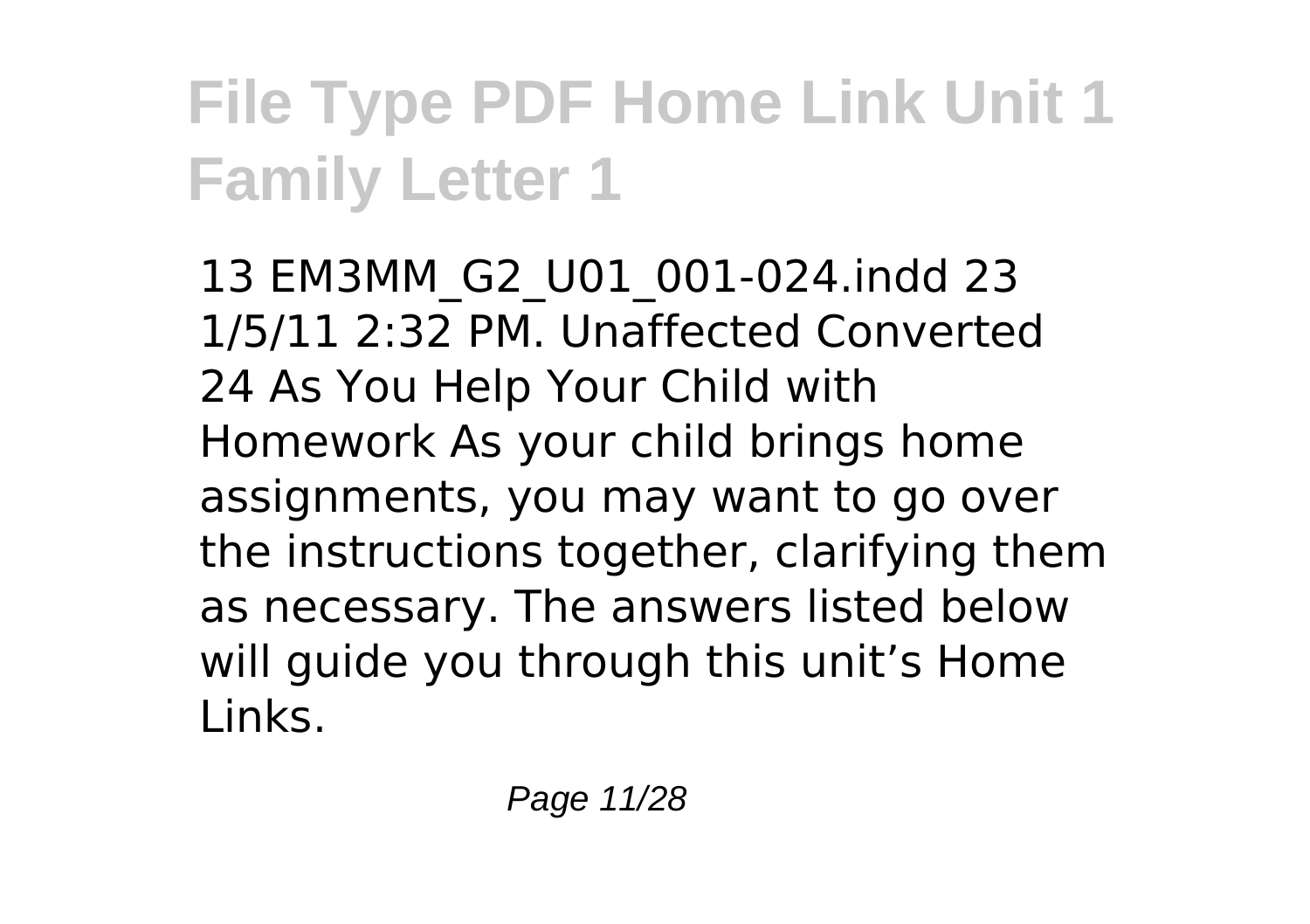### **HOME LINK Unit 2: Family Letter 1 13 - Everyday Mathematics**

Help for Home Link problems, selected answers, vocabulary definitions, videos, games and more! ... Family Letters. Grade 1. Family Letters keep parents upto-date on what their child is learning in class. They contain background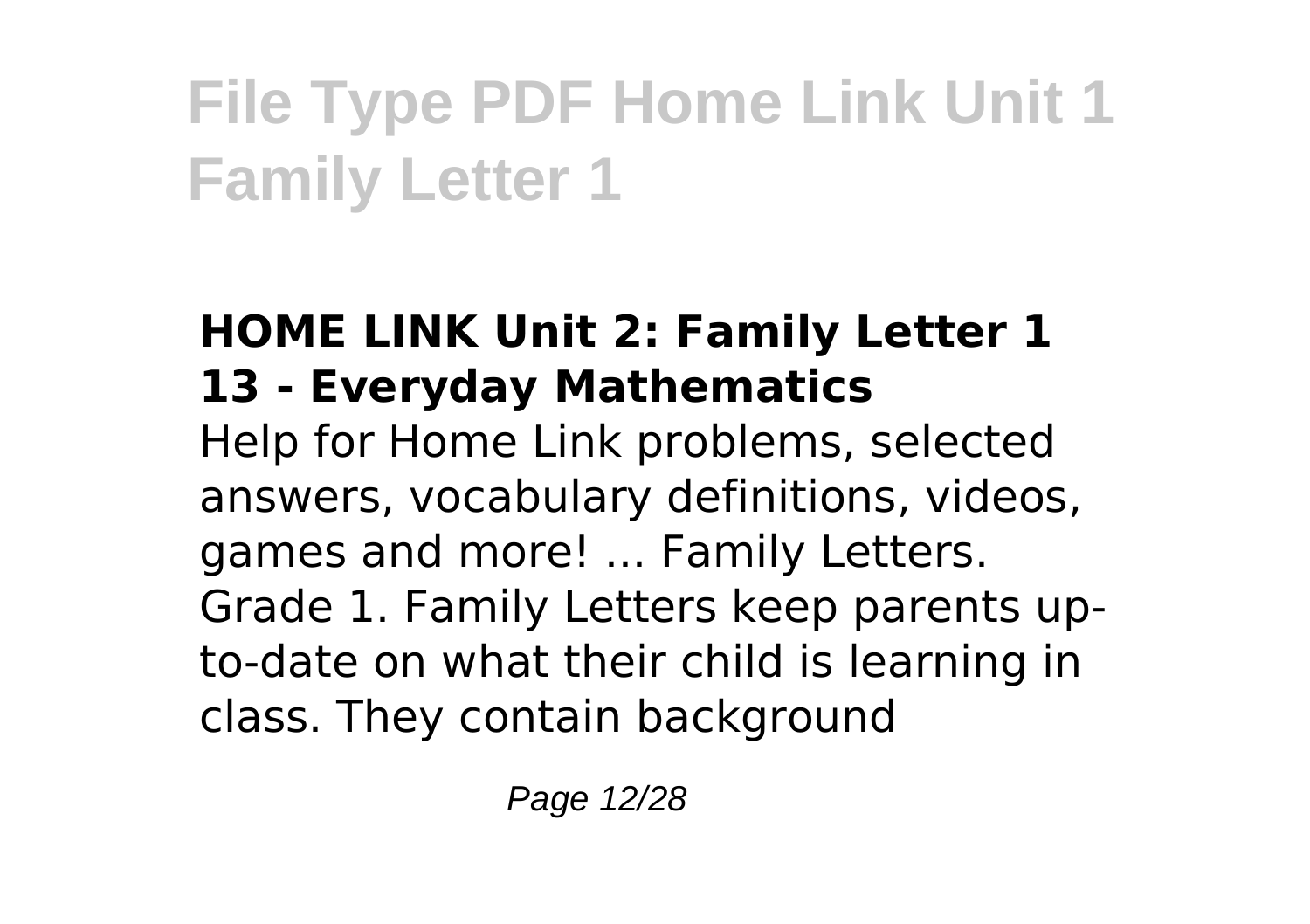information, vocabulary, games, and more for each unit. EM3/CCSS Family Letters. EM4 Family Letters. Everyday ...

**First Grade - Everyday Mathematics** 1-9. U.S. Traditional Subtraction . counting up. Trade-first subtraction. U.S. Traditional subtraction. regroup. Home Link 1-9 English Español Selected

Page 13/28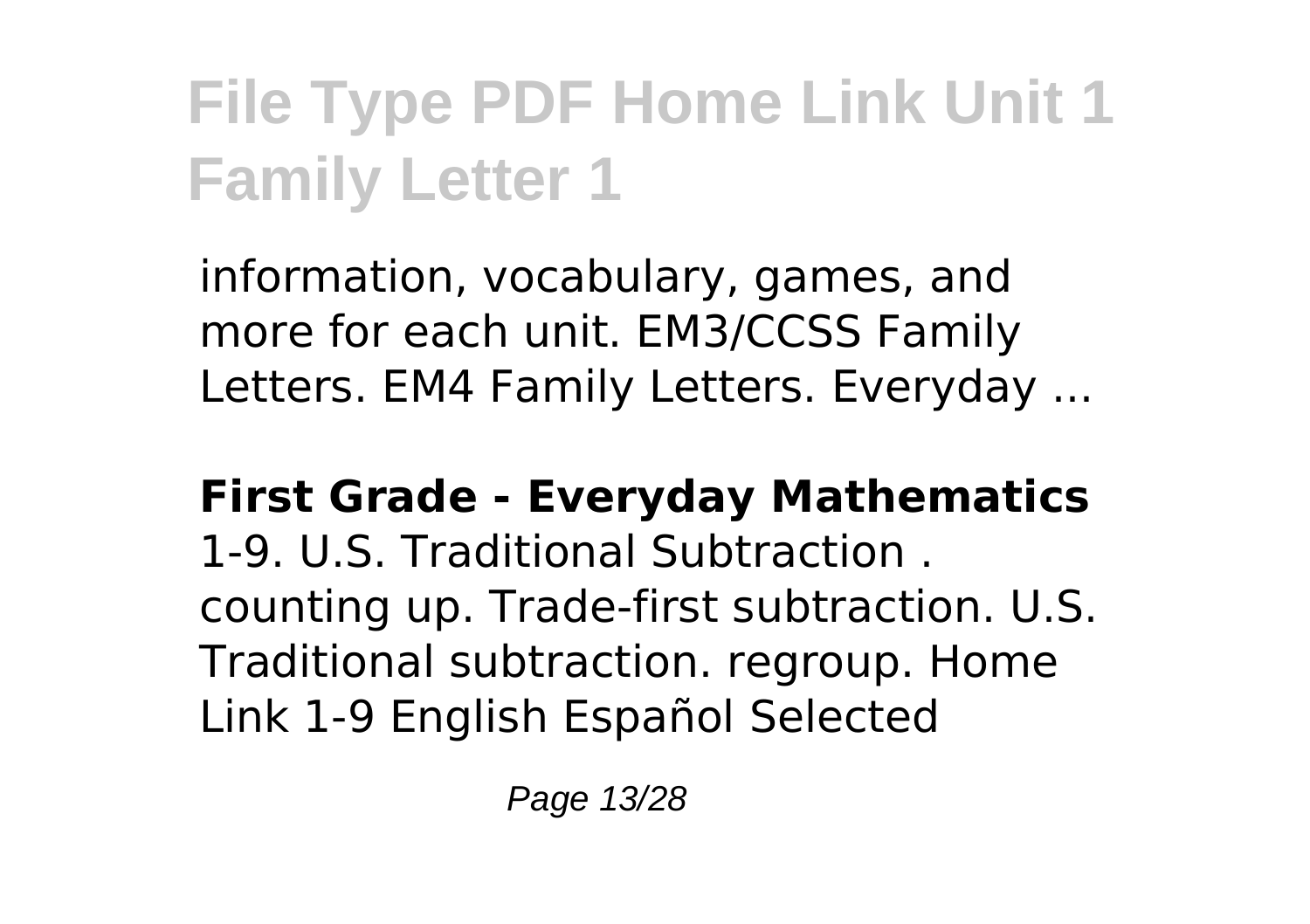Answers. 1-10. U. S. Customary Units of Length. measurement scale. convert. Home Link 1-10 English Español Selected Answers. 1-11

### **Unit 1|1 - Everyday Mathematics**

Unit 2: Family Letter NAME DATE Home Link 1-13 Fact Strategies Unit 2 focuses on developing strategies for solving

Page 14/28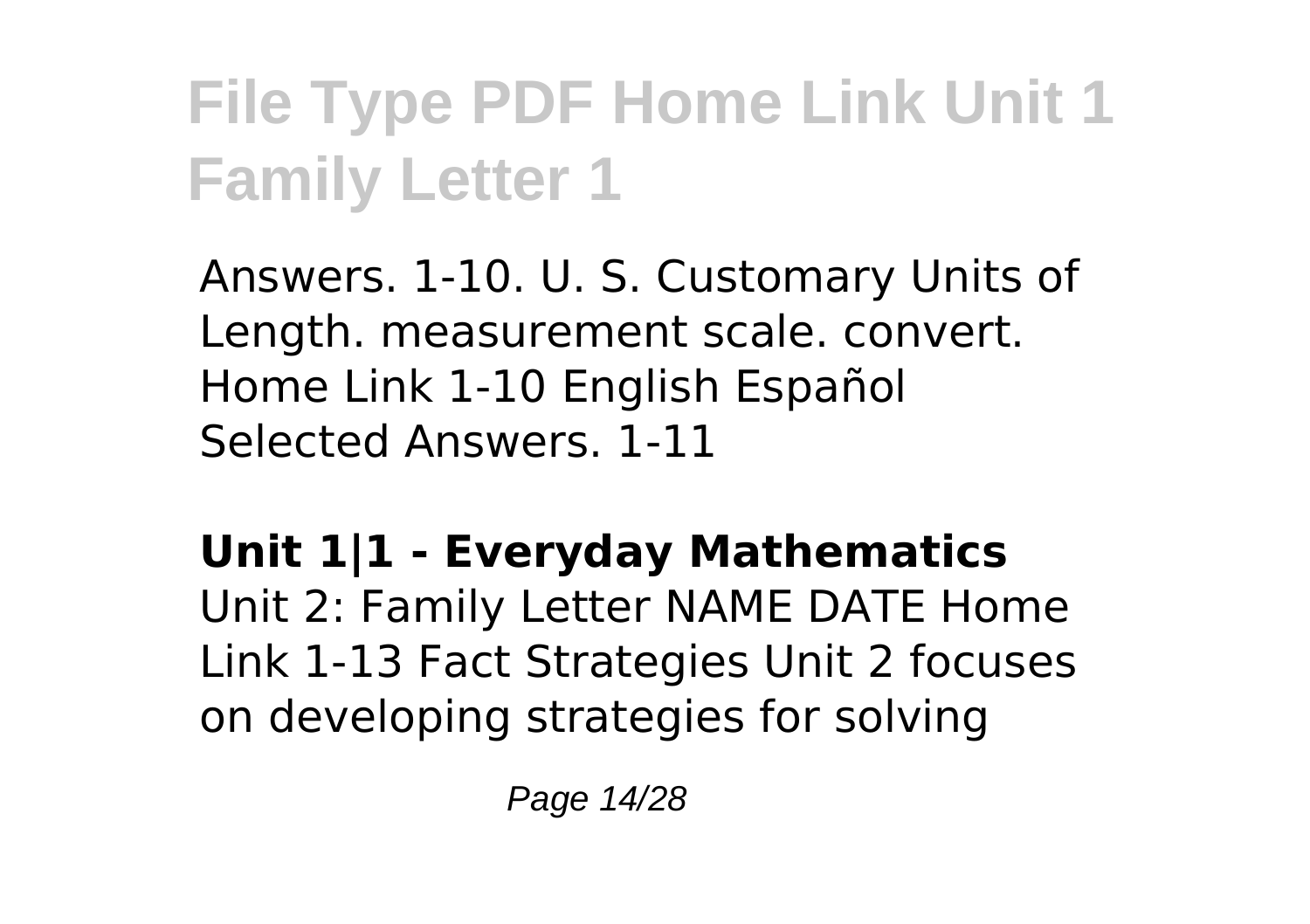addition facts. In Everyday Mathematics children learn basic facts by first focusing on specific groups of facts that can be solved using a particular strategy. Children build fluency and automatic recall as

#### **Home Link 1-13 Unit 2: Family Letter NAME DATE**

Page 15/28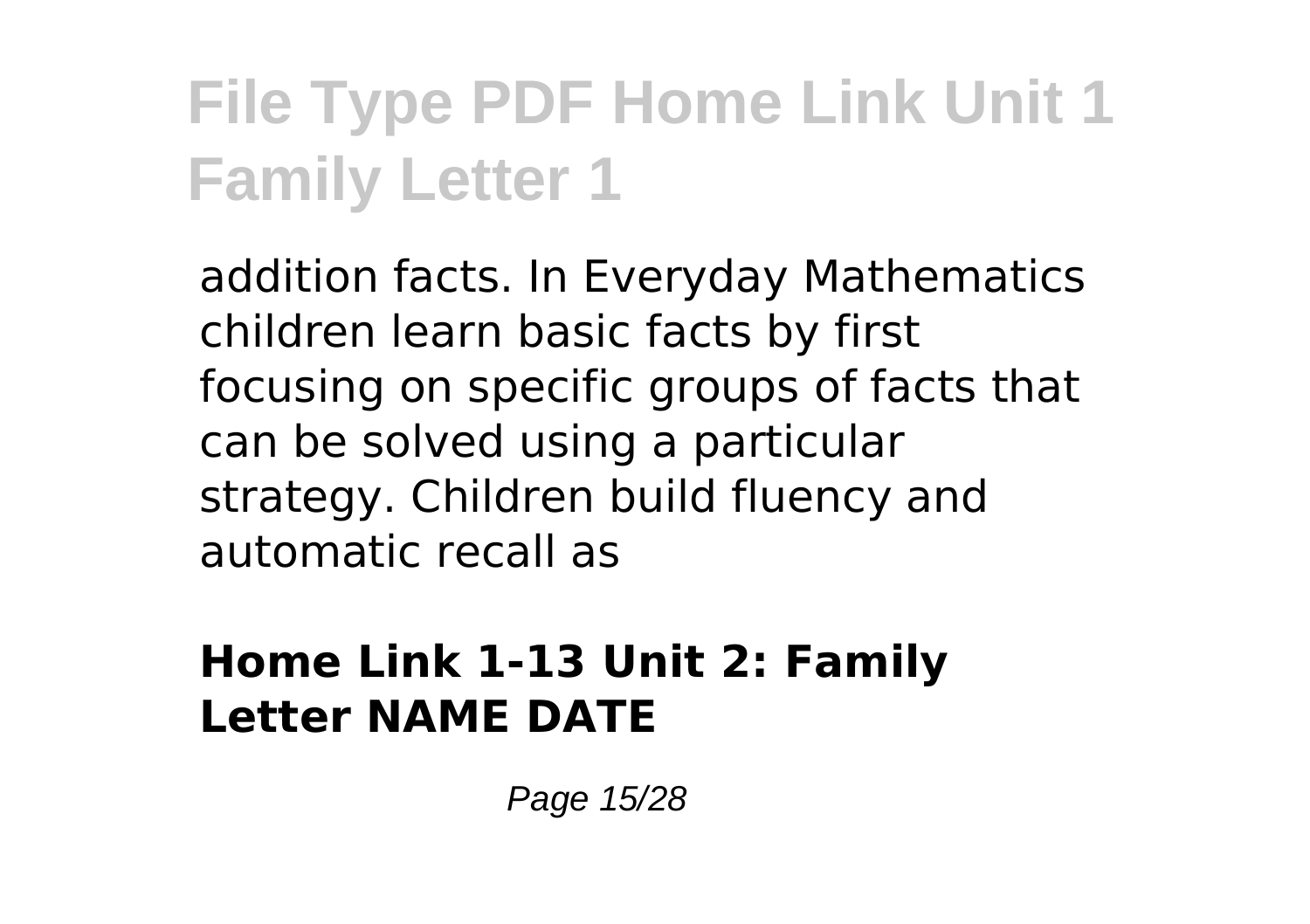Home Link 1-2 Unit 1: Family Letter Counting You will receive a Family Letter before each unit begins. Each letter introduces you to the content of the next unit, in this case, counting. The letter also includes vocabulary terms, activities you can do at home, descriptions of math games, and answers to the Home Links, or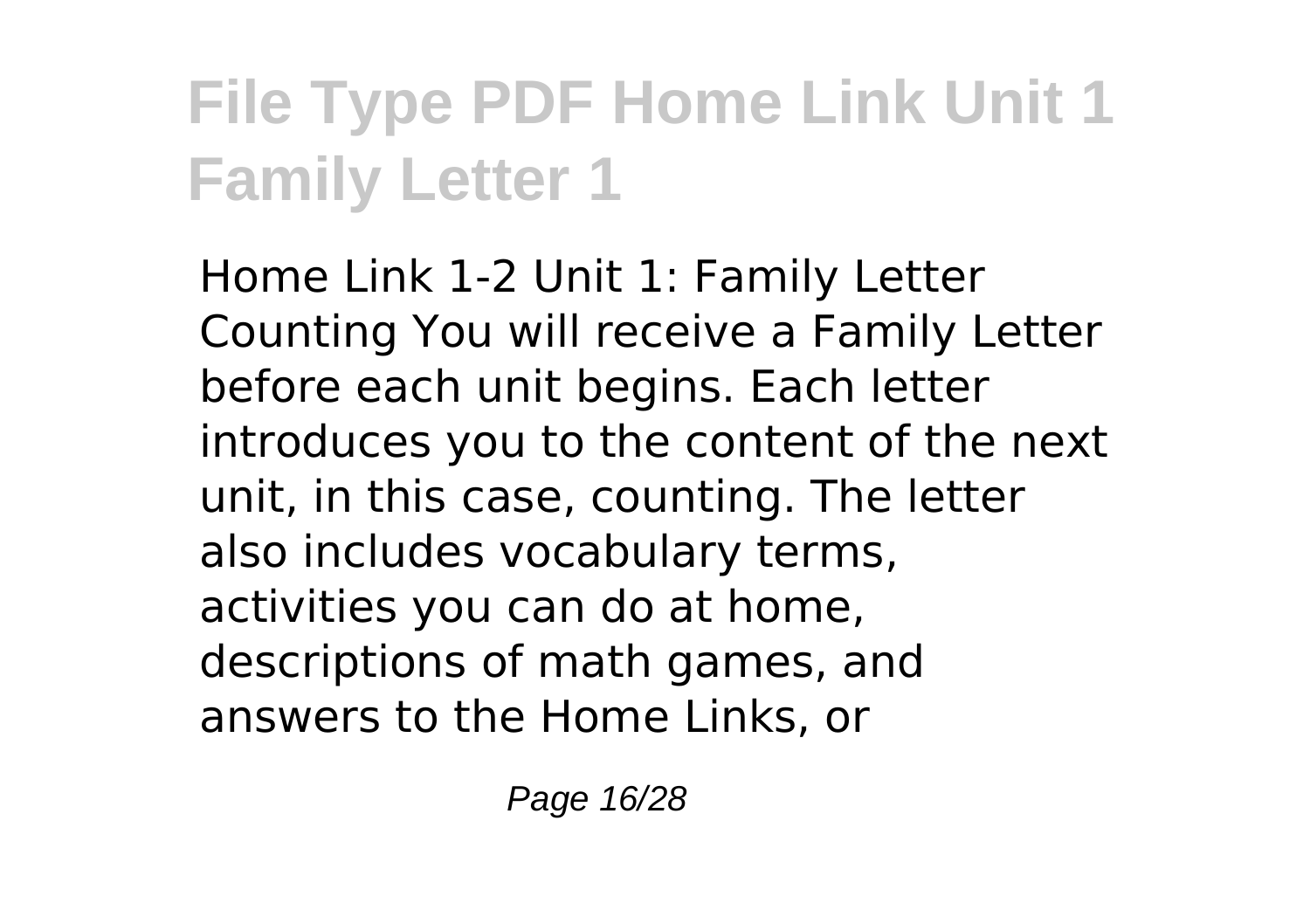homework.

### **Home Link 1-1 Unit 1: Family Letter NAM DATE**

1st Grade Everyday Mathematics at Home. Select a Unit; Unit 1. Establishing Routines. Unit 2. Everyday Uses of Numbers. Unit 3. Visual Patterns, Number Patterns, and Counting. Unit 4.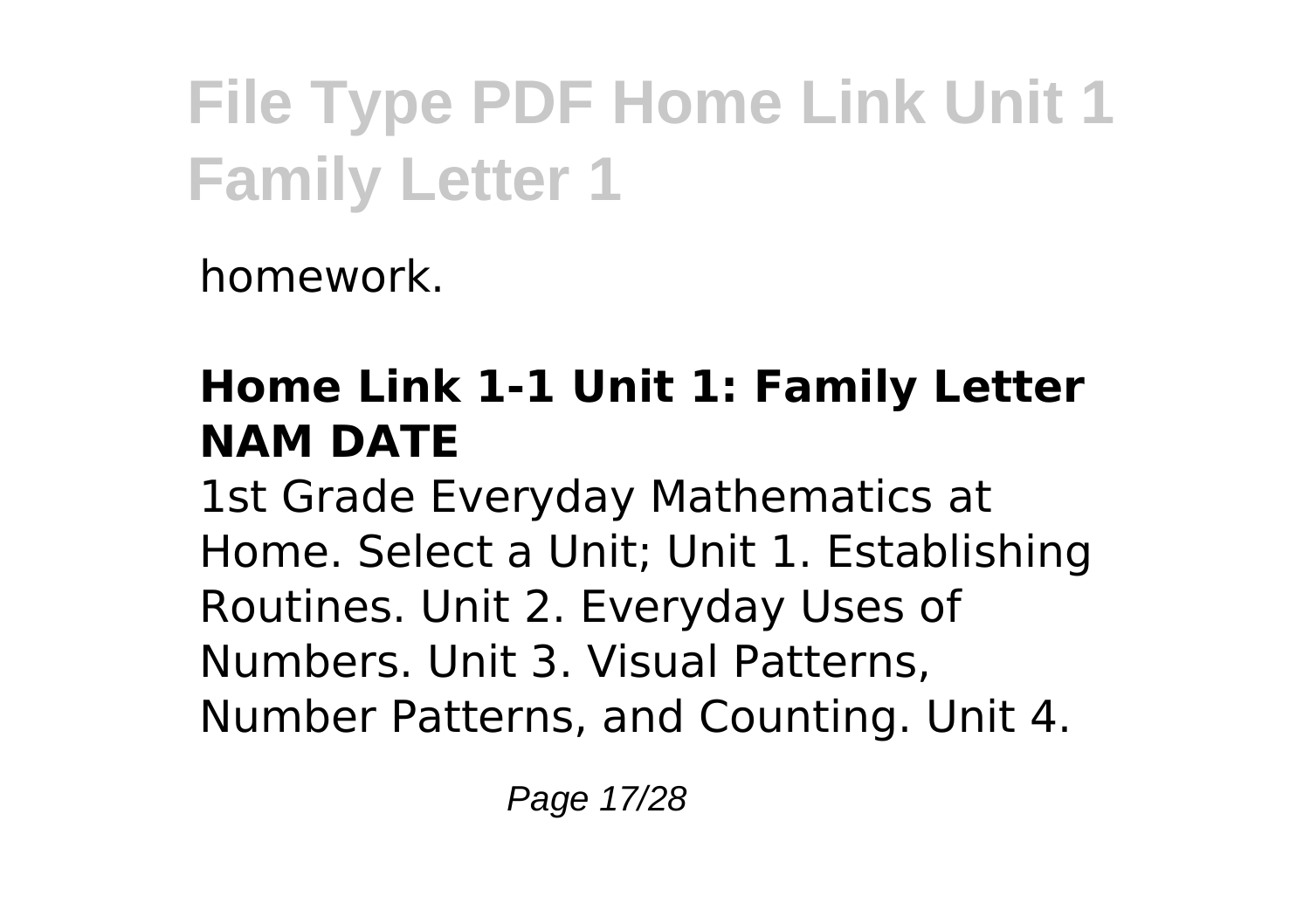Measurement and Basic Facts. Unit 5. Place Value, Number Stories, and Basic Facts. Unit 6. Developing Fact Power. Unit 7. Geometry and Attributes. Unit 8. Mental ...

#### **1st Grade EM at Home - Everyday Mathematics**

Unit 1: Family Letter Introduction to First

Page 18/28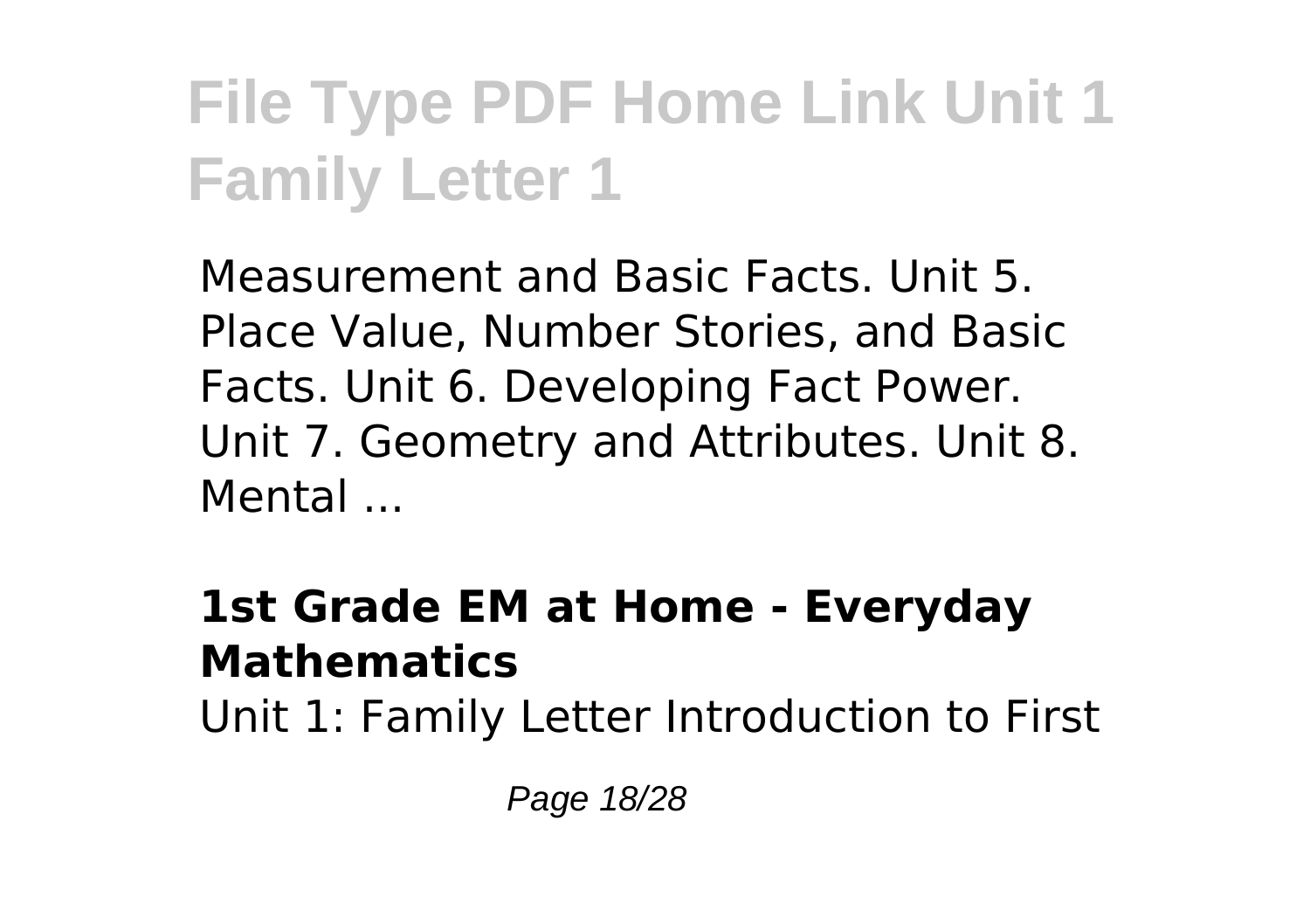Grade Everyday Mathematics Welcome to First Grade Everyday Mathematics. It is part of an ... HOME LINK 1 1 EEM3MM\_G1\_002-019\_U01.indd 2M3MM\_G1\_002-019\_U01.indd 2 112/22/10 7:18 AM2/22/10 7:18 AM. Number and Numeration Counting; ...

### **HOME LINK Unit 1: Family Letter 1**

Page 19/28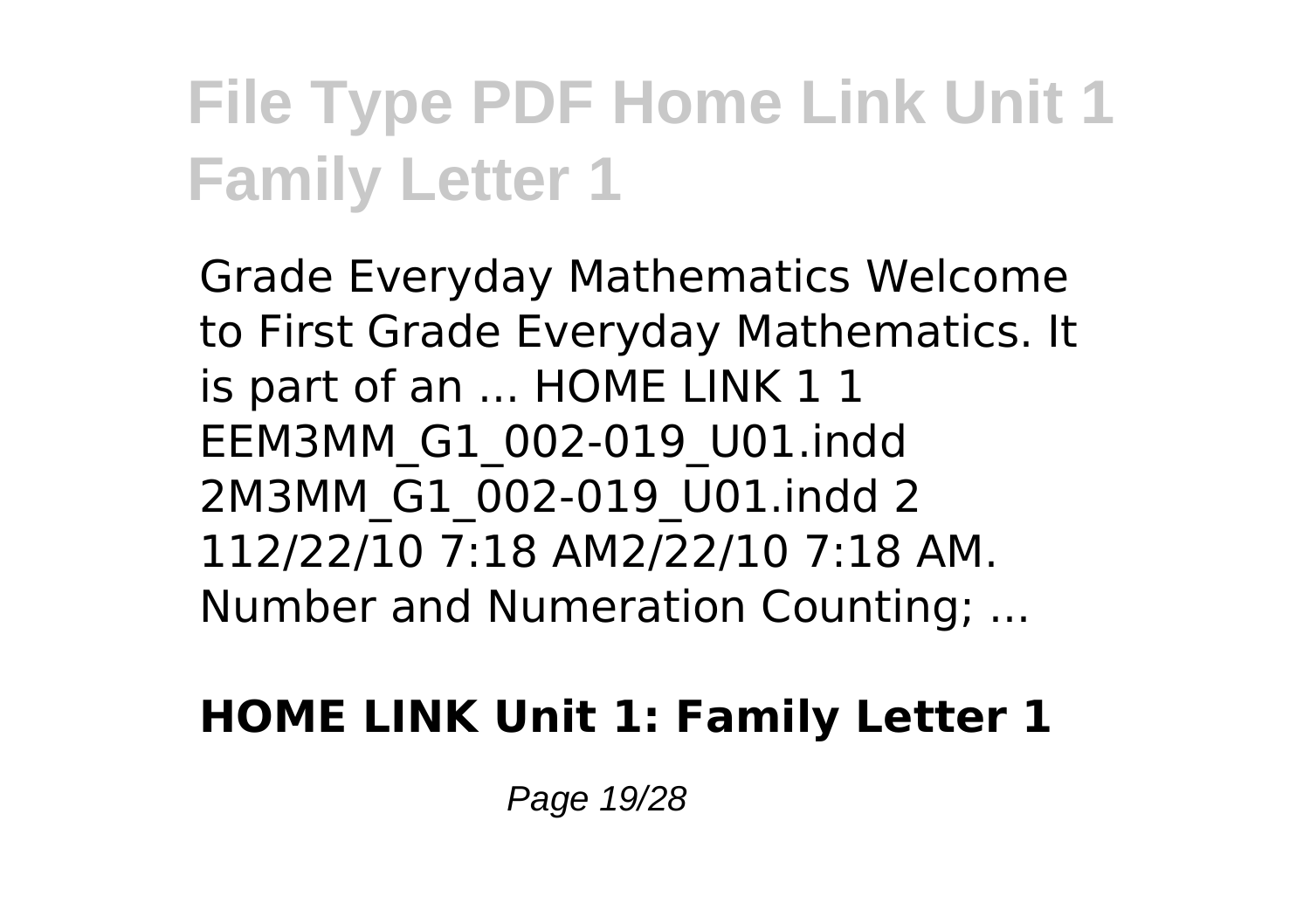HOME LINK Unit 1: Family Letter cont. 1-1 As You Help Your Child with Homework As your child brings home assignments, you may want to go over the instructions together, clarifying them as necessary. The answers listed below will guide you through this unit's Home Links. .3 Home Link 1.1 1. Answers vary Home Link 1.2 1. 21; 41 2. 164; 166;

Page 20/28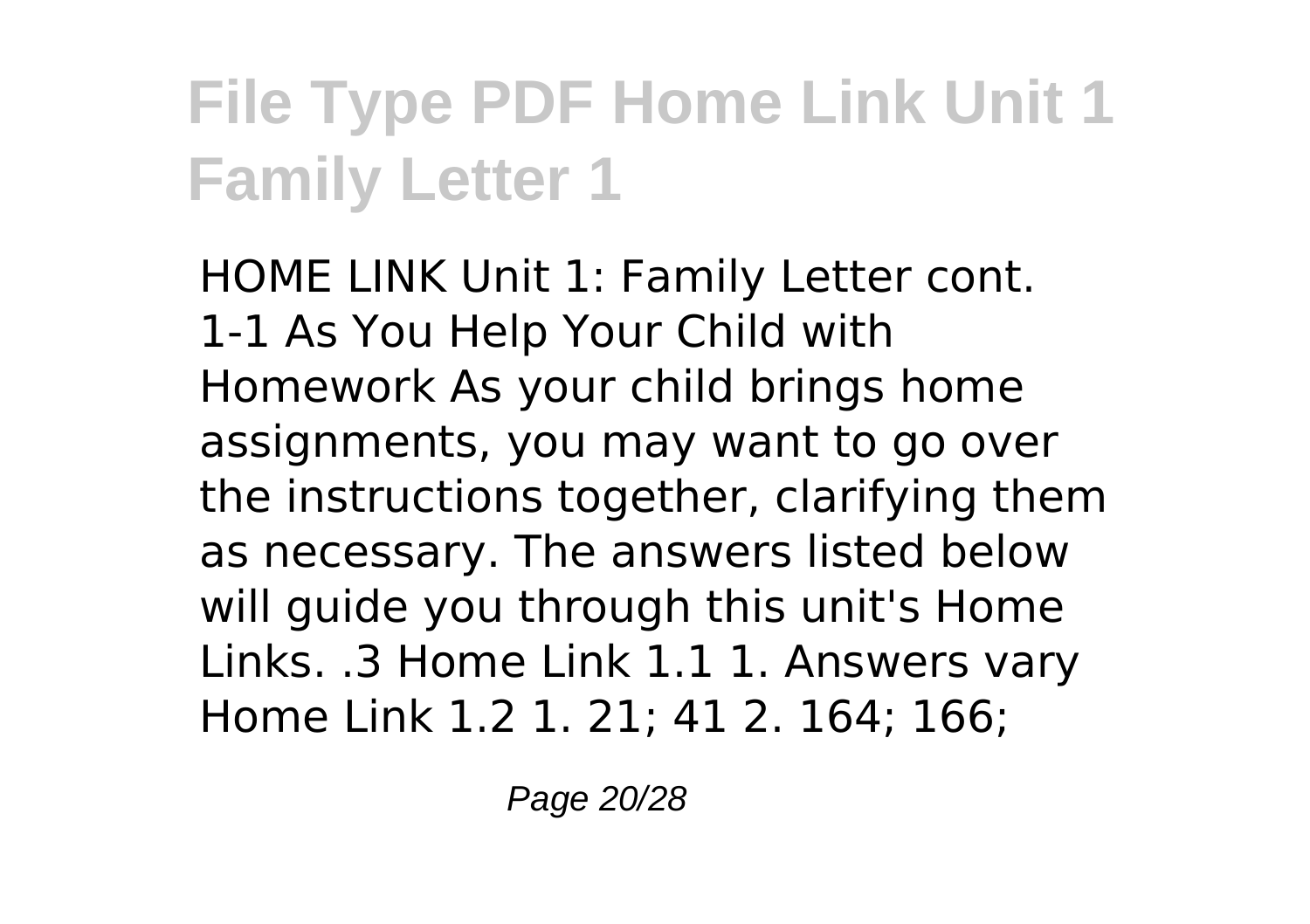184; 186

### **FileList Convert a pdf file! - Saint Paul Public Schools**

Home Link Help. Games. 7-1. Fact Families. subtraction fact. fact family. think addition. Home Link 7-1 English Español Selected Answers. 7-2. More Fact Families. fact triangle. Home Link

Page 21/28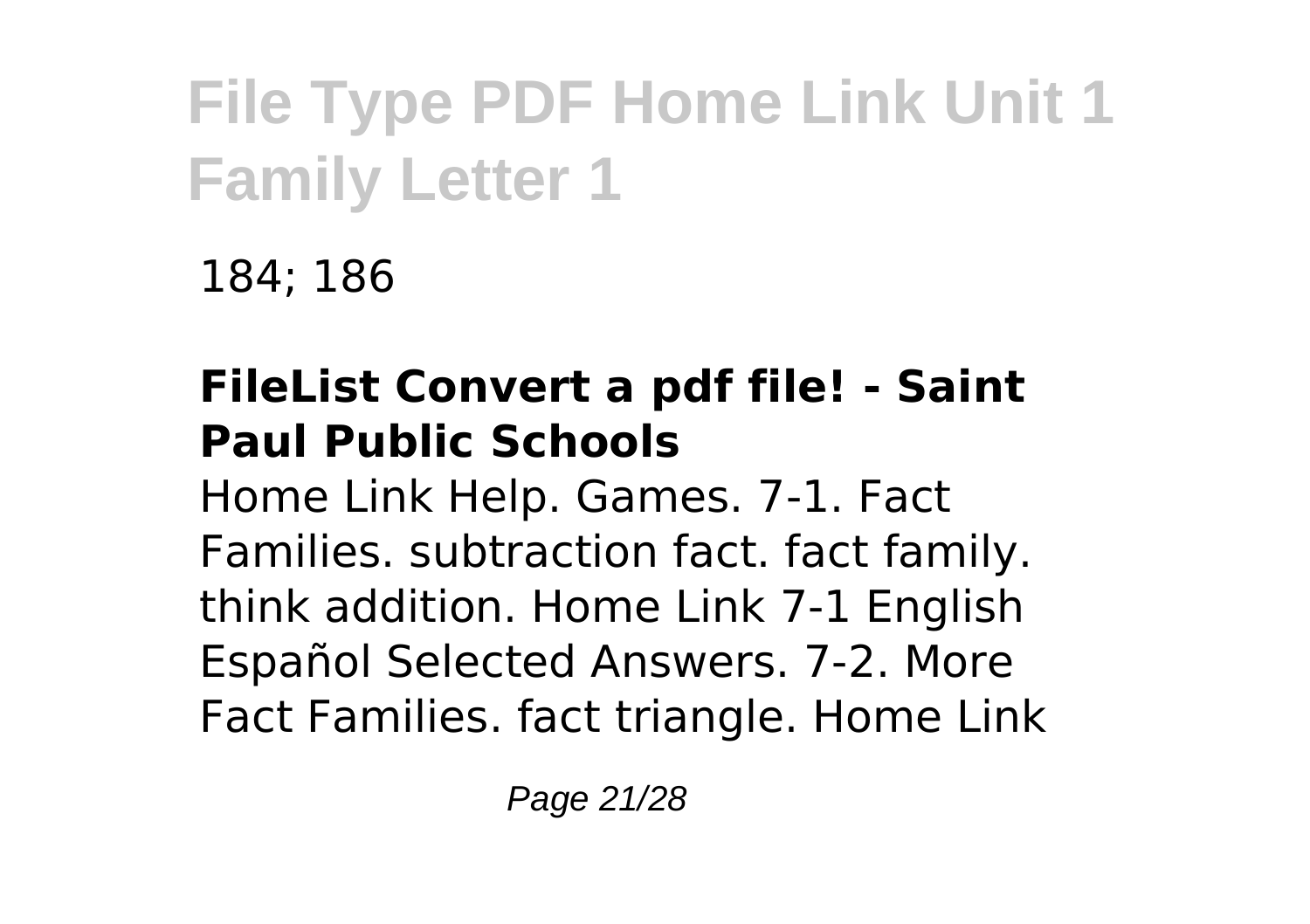7-2 English Español 7-3. Relating Special Addition and Subtraction Facts

#### **Unit 7 - Everyday Mathematics** Unit 2: Family Letter cont. HOME LINK 1!13 EM2007MM\_G2\_U01.qxd 12/2/05 3:45 PM Page 23 impos03 207:wg00004:wg00004\_g2u01:layouts: 24 As You Help Your Child with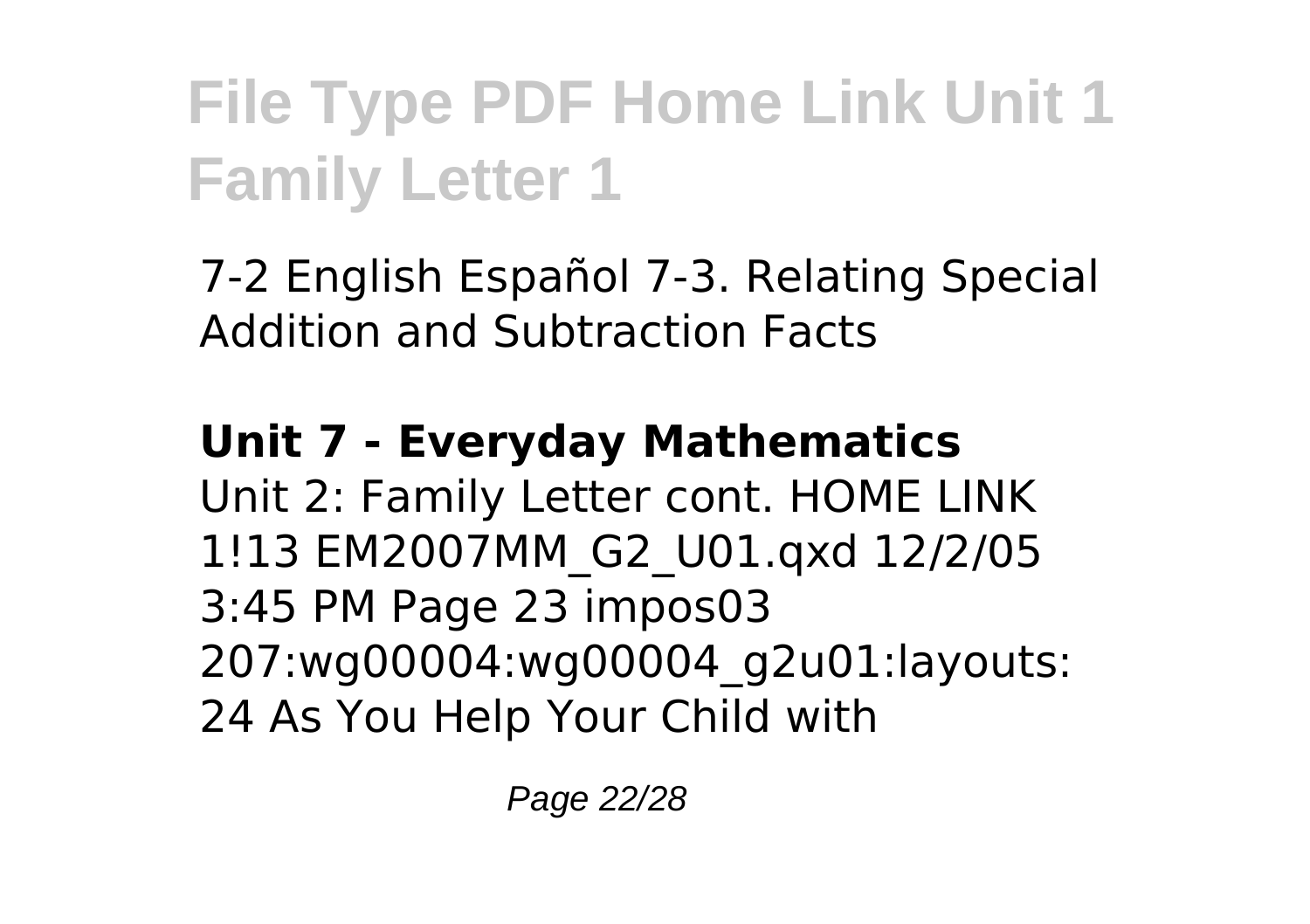Homework As your child brings home assignments, you may want to go over the instructions together, clarifying

### **HOME LINK Unit 2: Family Letter 1 13**

Home Link 1 5 1. 2. 0 3. 5 4. 5 5. 3 6. 3 Home Link 1 1.6 1. 2. 3. Answers vary. Home Link 17 Sample answers: 1. sure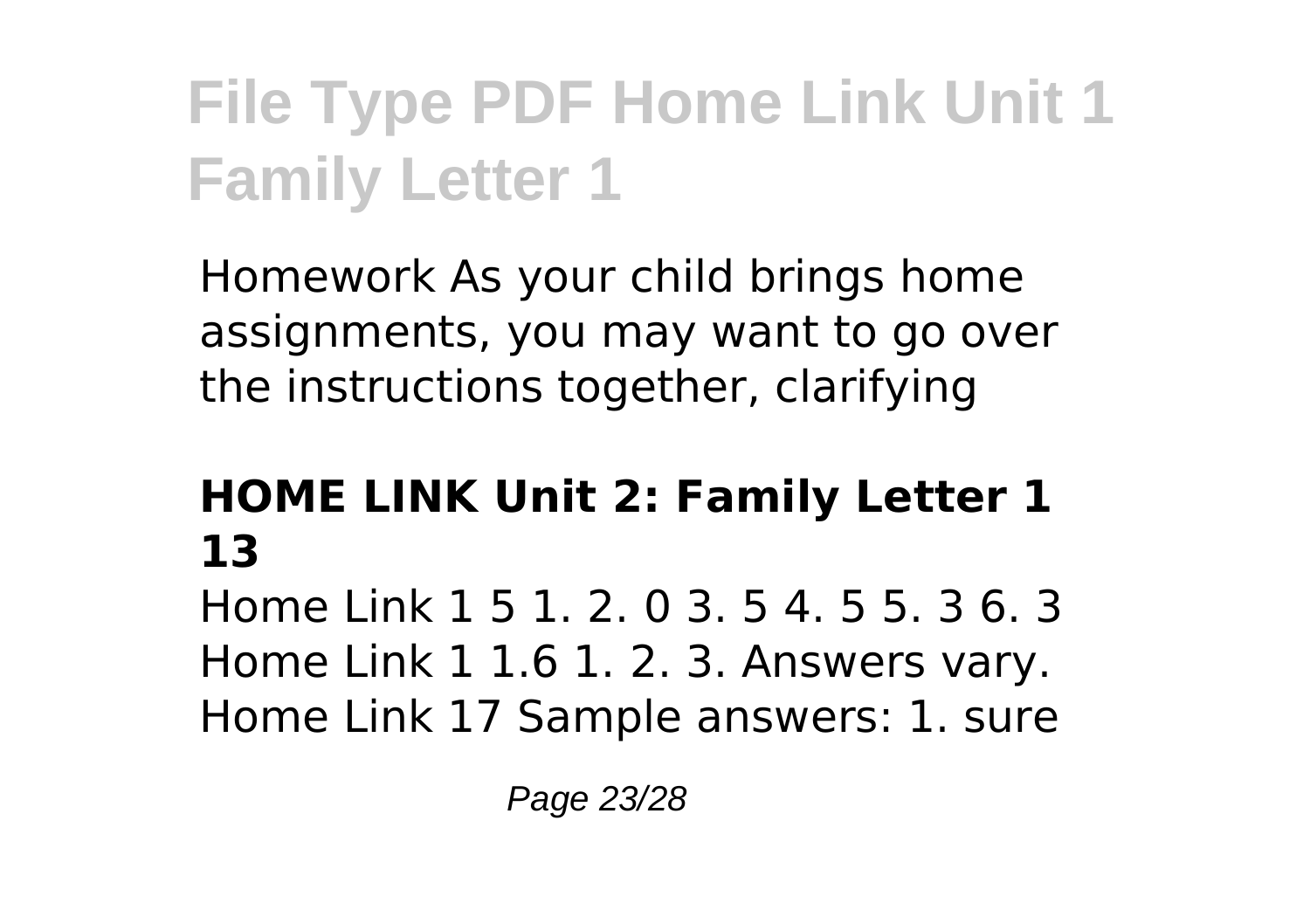to happen 2. sure not to happen 3. may happen, but not sure 4. may happen, but not sure 5. 7 6. 3 7. 4 8. 7 Home Link 1 8 1. 2.154; 23 3. 148; 29 4. 22 5. Sample answer: I counted 2 tens from 180 and then 2 ones. 6. 6 7. 7 8. 13 ...

#### **HOME LINK Unit 1: Family Letter 1** Home Link 1 Story Time This week's

Page 24/28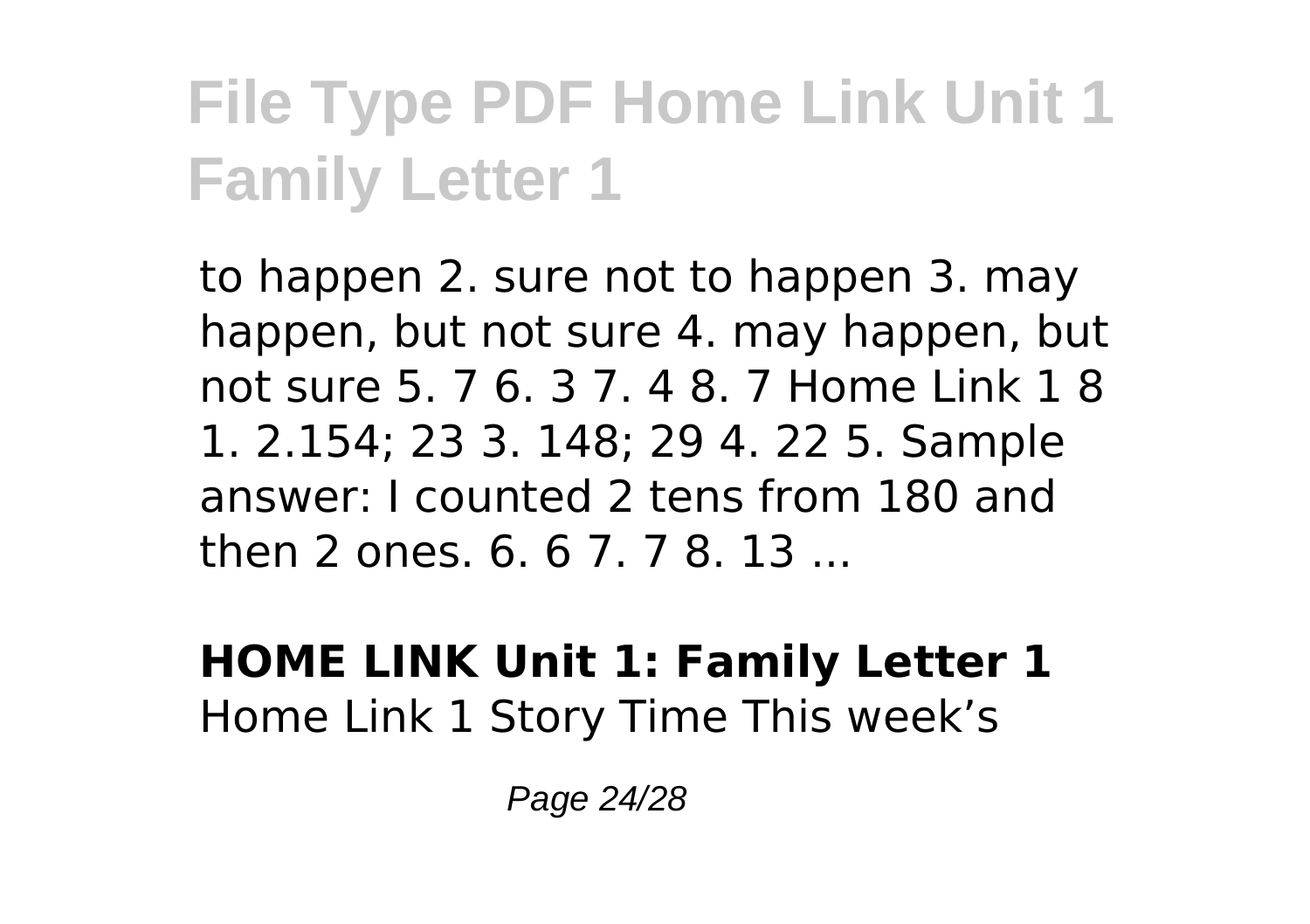story is about Talik. It is Talik's first day at a new school. Talik's new teacher is welcoming him. Ask your child about this story. • What do you see in this photo? • What is Talik's new teacher saying or doing to welcome him? Help your child think of what Talik's teacher might be doing or saying.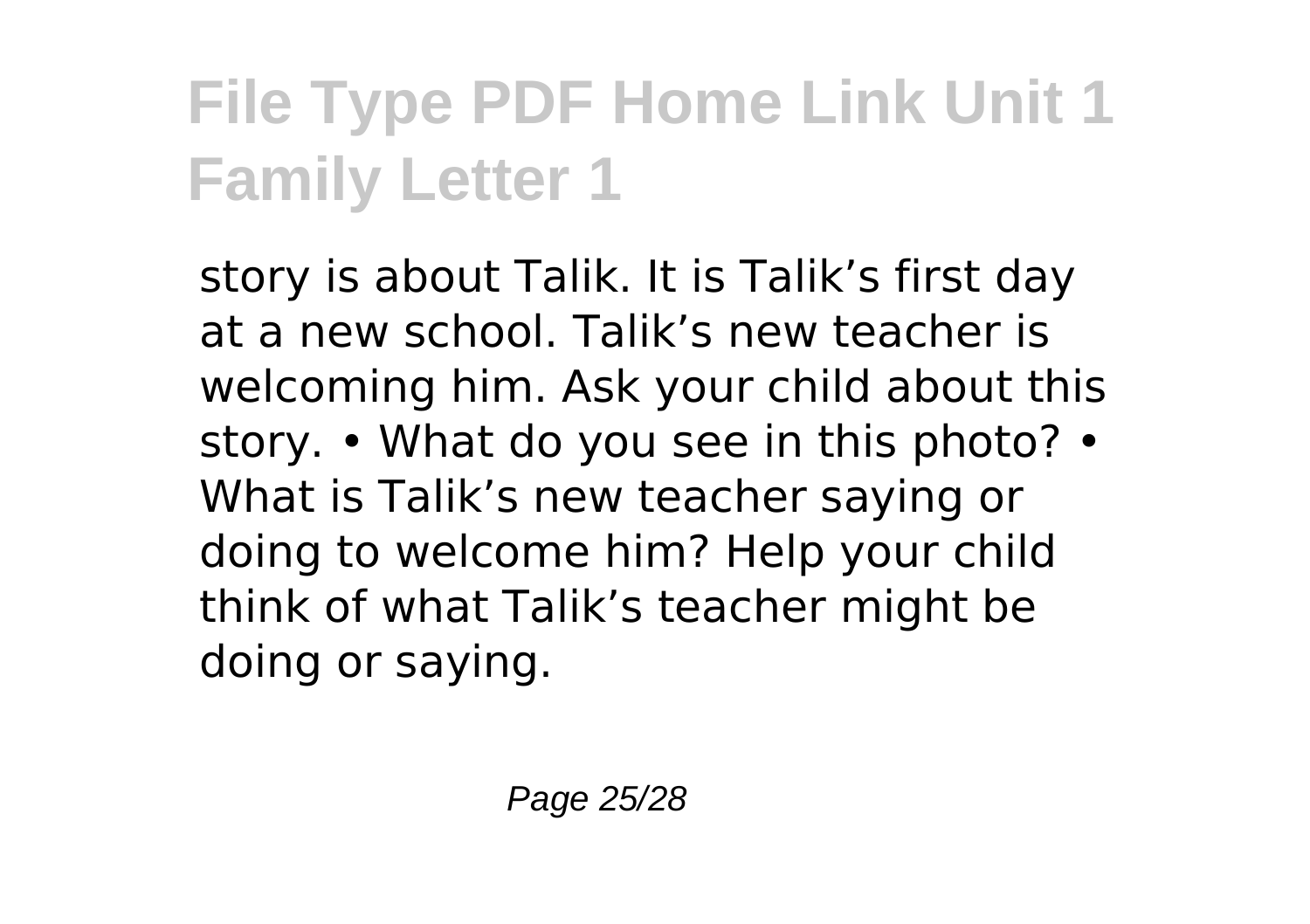### **Early Learning Unit 1 Week 1: Welcoming Home Link 1**

Unit 1: Family Letter, continued Home Link 1-1 1. 26 2. 28 3. Sample answer: I counted by 10s from 97 to 117 and got 20. Then I counted by ones to 125 and got 8. So the answer is 28. 4. 6 5. 7 6. 13 7. 13 Home Link 1-3 1. Answers vary. 2. 8:00 3. 3:30 4. 6:15 5. 11:45 6. 7:10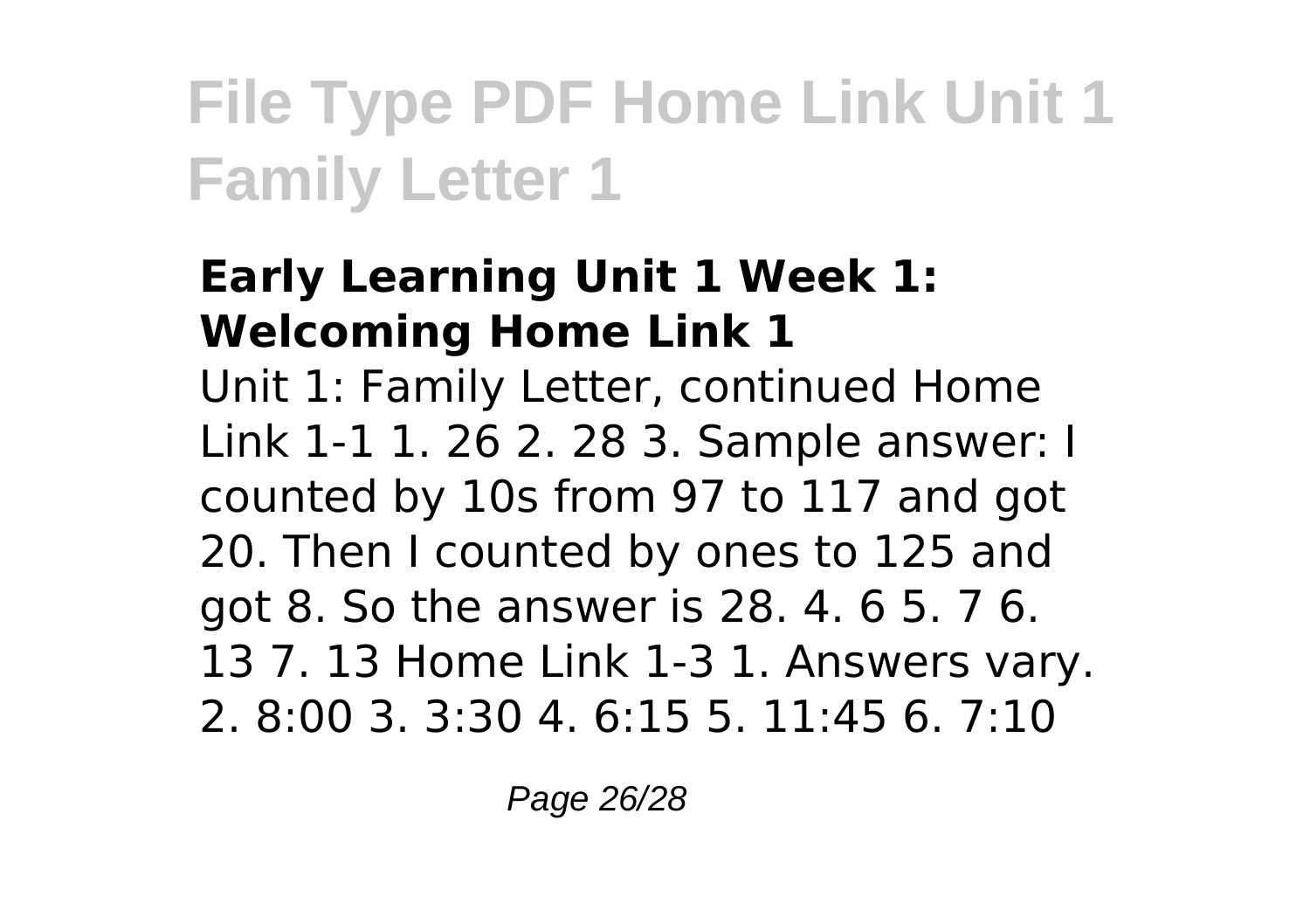7. 5:40 8. Answers vary. Home Link 1-4 1. 90 2. 300 3.  $40 + 60 = 100$  ...

#### **Home Link 1-1 Unit 1: Family Letter NAME DATE**

Unit 6: Family Letter, continued Home Link 6-5 1. 8 2. 9 3. Sample answer: I know  $4 + 4 = 8$ , so 1 more is 9, 4, 6; 2; 9 Home Link 6-6 1. Check your child's

Page 27/28